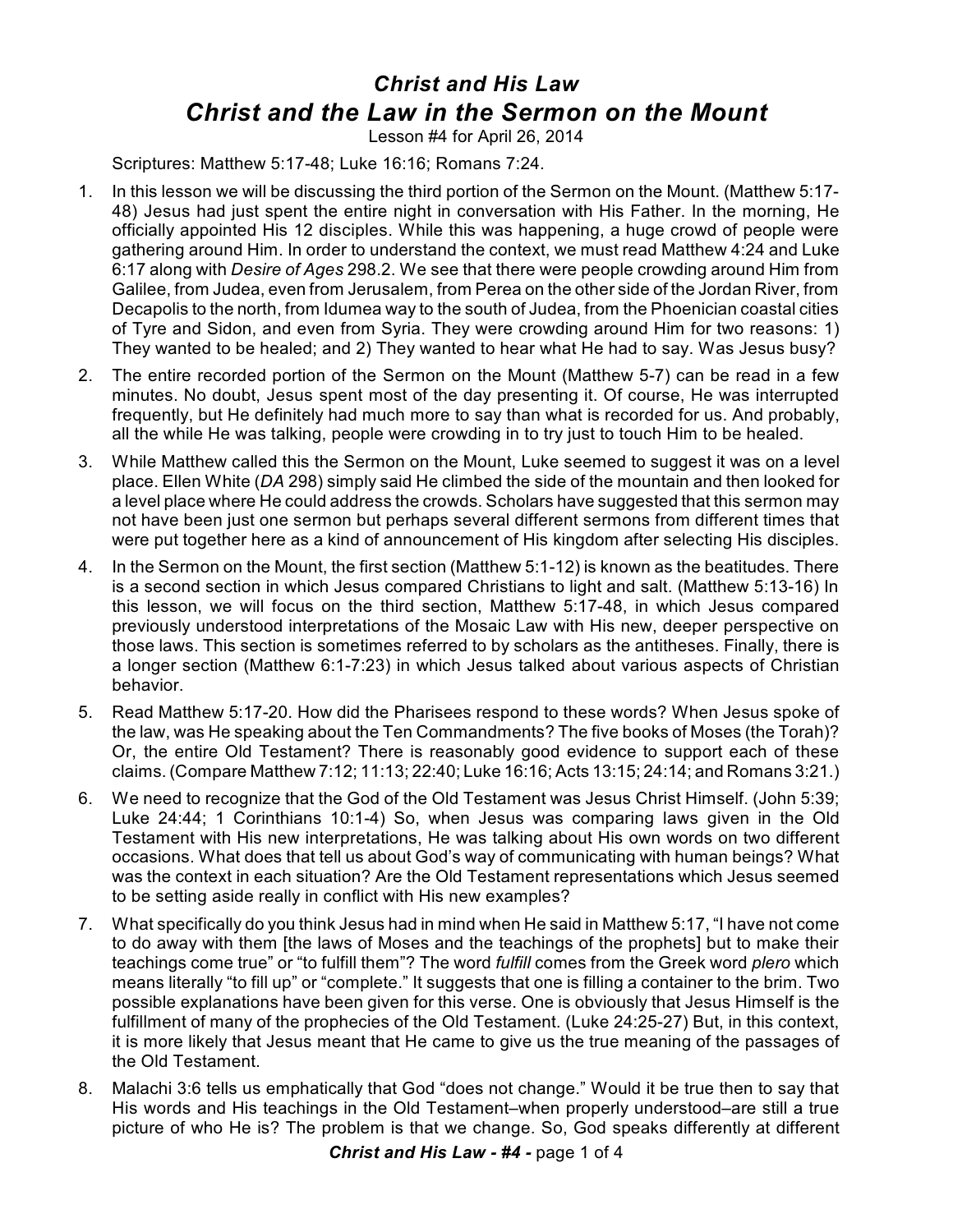times. He meets us where we are in our Christian experience.

- 9. Undoubtedly, there were scribes and Pharisees in His audience who immediately suggested that He was doing away with or abolishing the law of the Old Testament. So, before they had a chance to speak up, Jesus said, "Remember that as long as heaven and earth last, not the least point nor the smallest detail of the Law will be done away with—not until the end of all things." (Matthew 5:18, *GNB*) Jesus's main point was not just to point out the emptiness of the righteousness proposed by Pharisees, scribes, or even Sadducees, but rather, to promote the kind of righteousness that really makes a difference. That is what He Himself was talking about in Jeremiah 31:31-34. God promises to make the necessary changes.
- 10. But, if God does not change, why did He need to talk about a new covenant? What was the main difference between the new covenant and the old covenant as described in Exodus 19:8 and 24:3,7? In the first covenant, the people were doing the promising; in the second, it was God.
- 11. Read Matthew 5:21-26. Jesus next turned to individual commandments and what they are supposed to mean. Compare Exodus 20:13 with Exodus 21:12 and Leviticus 24:17.
- 12. It is very interesting to note that later in the writings of Moses, violation of each of the Ten Commandments except one was to result in a death decree! (Compare Joshua 1:16-18.) There was only one commandment that had no death decree associated with it. Which commandment do you think that is? It is the  $10<sup>th</sup>$  commandment–because that commandment is broken only in the mind; one cannot read the motives of another to know if it has been violated. (Compare Romans 7:7-11,14-25.) In the case of the commandment not to kill, Jesus focused on the motive behind the action. He recognized the very important difference between someone who kills another person accidentally (Exodus 20:13; Numbers 35:12) and one who thinks it through, plans it, and does it intentionally. Jesus was recognizing that the damage sin does to us happens in our brains long before the actual action may take place. Compare Matthew 5:22 and 1 John 3:15. How many people have wanted to kill another but either could not or later changed their minds? Christ was clearly pointing out that we need to be changed by beholding the life of Christ and the teachings of the entire Bible–not just hoping for forgiveness. (See Philippians 4:8.)
- 13. Read Matthew 5:27-32. The biblical definition of *adultery* was a person already married who was sexually involved with someone other than his/her spouse. The Old Testament is very clear that both of the involved parties were to be put to death unless it occurred in a remote area where it would be presumed that the woman cried for assistance and no one came to her help. (See Deuteronomy 22:23-27) Raping a young woman who was not yet married carried a different penalty. (Deuteronomy 22:28-29)
- 14. Why do you think Jesus spoke so forcefully against those who commit adultery? Should people really be cutting out their own eyes or cutting off their own hands? Was Paul possibly thinking about this passage when he wrote Romans 7:24? In some nations the hand of a thief is still cut off!
- 15. It is not a sin that men are attracted to women and *vice versa*. We should have learned that from the story of Adam and Eve. So, what makes that attraction turn into a sin? If men and women were not attracted to each other, very few would get married; and the race would die out.
- 16. It is interesting to notice that the Old Testament rules about divorce seemed to focus primarily on the woman. (Deuteronomy 24:1-4) Christ's explanation and expansion of the commandment against adultery focused specifically on men. Why this difference? Notice these interesting words from Ellen White. Is surrendering our wills a loss of our freedom like surrendering to a dictator?

The surrender of the will is represented as plucking out the eye or cutting off the hand. Often it seems to us that to surrender the will to God is to consent to go through life maimed or crippled. But it is better, says Christ, for self to be maimed, wounded, crippled, if thus you may enter into life. That which you look upon as disaster is the door to highest benefit.—Ellen G. White, *Thoughts From the Mount of Blessing*, p. 61.1. (Compare *The Desire of Ages* 668.3.)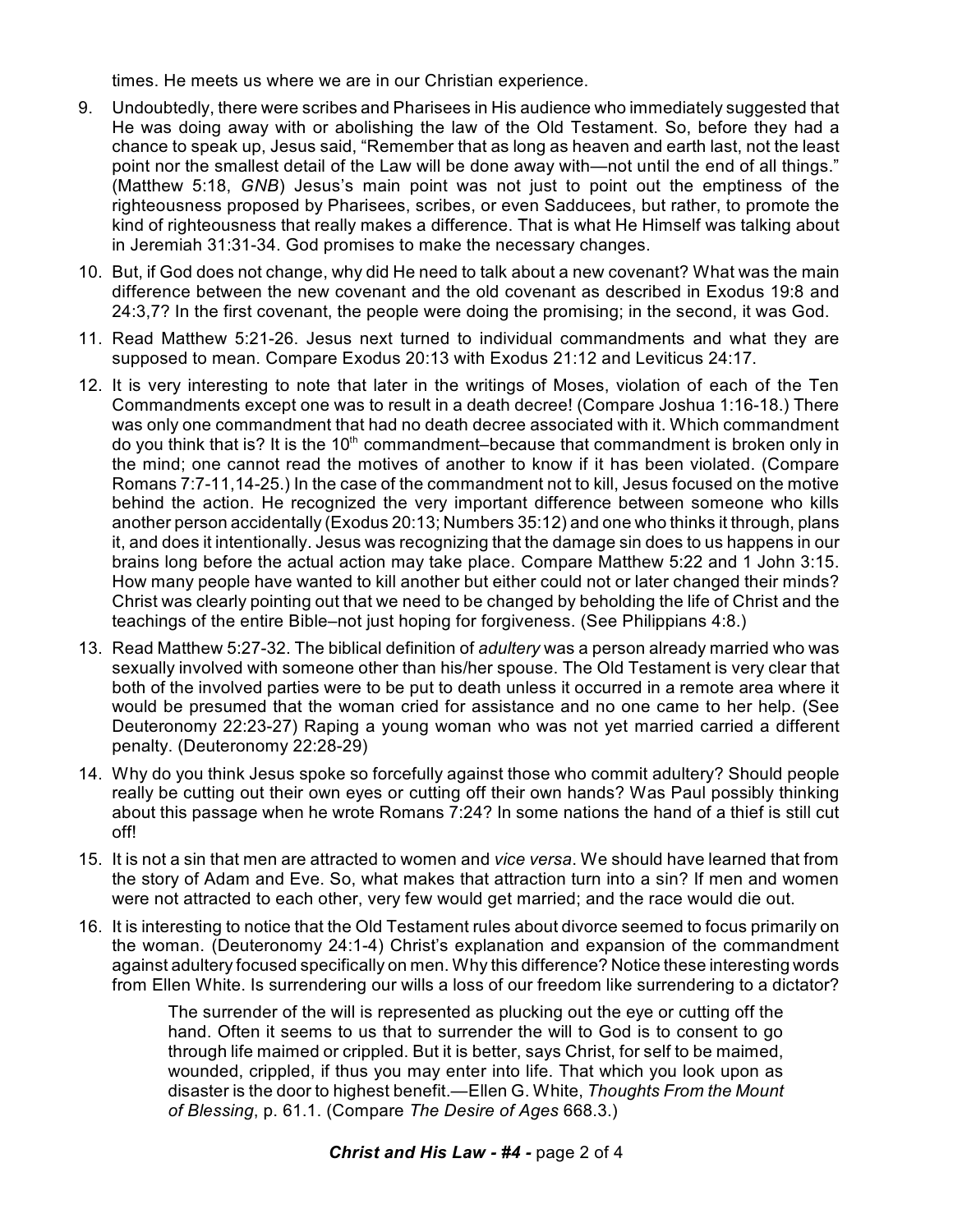- 17. The commandment against killing and the commandment against adultery are found in the Decalogue. The laws that Jesus mentioned next against divorce and swearing falsely even under oath were taken from other portions of the writings of Moses. Was Jesus making explicit the point that He was including all Old Testament law? (See Deuteronomy 23:21-23 and Matthew 5:33-37.)
- 18. Read Acts 5:1-11. What do you think happened in this story? What would be the result if such a story happened in an Adventist church today? How many of us have made promises which we never intended to keep or perhaps could not keep for some reason? Do we need to be very careful in this area?
- 19. Once again, we need to notice that it is what happens in the mind that is important. When we fail to keep a promise, we are breaking down a mental barrier, making it easier for us to falsify again.
- 20. Read Matthew 5:38-48. (Compare Exodus 21:22-25; Leviticus 24:17-21; Deuteronomy 19:21.) This law is referred to by the Latin expression *lex talionis*–the law of retaliation. Many ancient nations had this kind of law on their books. It does seem to promote fairness. Careful comparison of some of those ancient laws–for example, in the code of Hammurabi–make it clear that this law was given to prevent a very harsh response to the loss of an eye, arm, foot, or life. Without this rule, a powerful, wealthy person could wreak havoc on his enemy or "inferior" such as a servant.
- 21. There is a story told of a Roman senator who was killed by one of his slaves. In response, 400 slaves were killed. So, the law of *lex talionis* was at least more fair than that!
- 22. How should the Christian retaliate? Or, should we? How do you understand Proverbs 25:21-22? (Compare Romans 12:20; 2 Kings 6:22; and 2 Chronicles 25:15.) As a child, did you ever wish that you could heap coals of fire on an offending sibling or rival? But truthfully, is it really possible to heap coals of fire on someone's head using kindness?
- 23. Finally, in Matthew 5:44-45, Jesus took us to the ultimate challenge. How is it possible to love your enemies? If you love them, are they still enemies? Through Moses, God had told the children of Israel not to take revenge on people but to "love them as you love yourself." (Leviticus 19:18) How does that fit with Deuteronomy 23:3-6? If you had asked one of the Jews in Jesus's day who their enemies were, would they not have responded, "The Romans"? How often do you think Jesus carried a load for a Roman soldier? (Matthew 5:40)
- 24. How do you think God feels about blessing His wicked children? And most important of all, what does it do to us to love our enemies and pray for them?
- 25. For a lot more detail about the Sermon on the Mount, see *The Desire of Ages*, pp. 298-314. Notice some interesting comments from those pages.

Every impure thought defiles the soul, impairs the moral sense, and tends to obliterate the impressions of the Holy Spirit. It dims the spiritual vision, so that men cannot behold God. The Lord may and does forgive the repenting sinner; but though forgiven, the soul is marred. All impurity of speech or of thought must be shunned by him who would have clear discernment of spiritual truth. (*DA* 302.2)

Selfishness prevents us from beholding God. The self-seeking spirit judges of God as altogether such a one as itself. (*DA* 302.3)

While those who yield to the influence of the Holy Spirit begin war with themselves, those who cling to sin war against the truth and its representatives. (*DA* 306.1)

Though the wicked know it not, they owe even the blessings of this life to the presence, in the world, of God's people whom they despise and oppress. (*DA* 306.4)

26. What will be the result if we truly follow God's recommendations about keeping His law?

The law is an expression of the thought of God; when received in Christ, it becomes our thought. It lifts us above the power of natural desires and tendencies, above temptations that lead to sin. God desires us to be happy, and He gave us